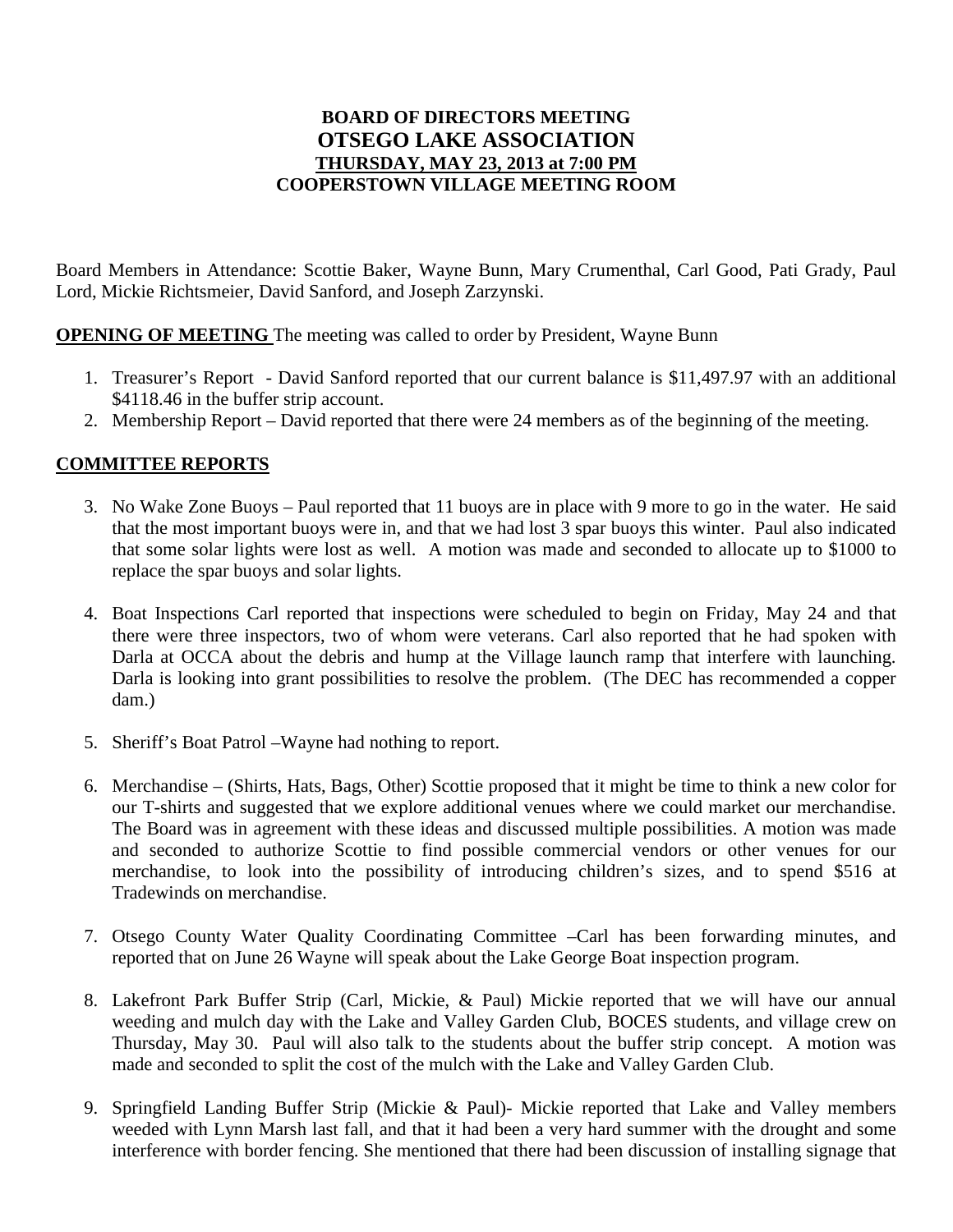would educate residents about the benefits of the buffer strip. The buffer strip also was mulched this spring by Mike Vogel of Lakeview Horticultural Services and is looking good. There was a discussion and the Board was supportive of developing signage and will entertain financial support for the project when more concrete details are generated.

- 10. Fenimore Art Museum Buffer Strip (Suzanne Kingsley still involved) Mickie reported there have been no further developments.
- 11. Website Paul reported that there had been no progress on this. Pati proposed that we explore local web designers and the possibility of establishing a Facebook Page. Pati will lead a committee with Paul and Scottie.
- 12. Newsletter –Zarr reported that he will target the newsletter to come out and the end of June to publicize the annual meeting.
- 13. Mud Plume Photography –Paul reported that we are having trouble enlisting volunteer pilots to assist with this project since there is concern that the FAA will regard them as commercial if they receive any reimbursement or fuel or time spent. We will continue to explore options.
- 14. Coordination with OCCA –Wayne will coordinate lake clean-up dates.
- 15. Scottie had nothing to report from Otsego 2000.
- 16. Coordination with Otsego Land Trust –Wayne reminded us that there is a new executive director whom he has not yet met. Wayne will be in contact with the Land Trust. We would like the "Water, Water Everywhere" Photo Contest Winners to be acknowledged, and for prizes to be given out, at our summer meeting.

## **NEW BUSINESS**

- 17. Status of 501 (c) 3 Corporation –Martin has submitted the paperwork.
- 18. Membership Drive 2013 –Wayne reported that this will be coordinated with the 2013 newsletter. He and Zarr will coordinate this. Mickie reminded that we have OLA stickers for thank you letters

Page 1 of 2

## **AGENDA - CONTINUED**

- 19. Annual Dues for OCCA (\$250 in 2012) and NYSFOLA (Medium Assoc. at \$75) A motion was made and seconded to repeat these.
- 20. Registration Fee (\$25) for Earth Festival on April 13 was paid in April 2013.
- 21. Authorization for Board Members to attend NYSFOLA Conference (May 3 5 in Hamilton) Paul urged Board members to attend this excellent conference in the future.
- 22. Lake Appreciation Day at Glimmerglass State Park (Wayne)
	- Co-Sponsor with OCCA (Tentative date is Saturday, July  $13^{\text{th}}$  with cost to be determined) –The Board consensus was that Glimmerglass was not a good venue. Wayne will speak with Darla and give her our feedback. Zarr recommended encorporating an historical information display.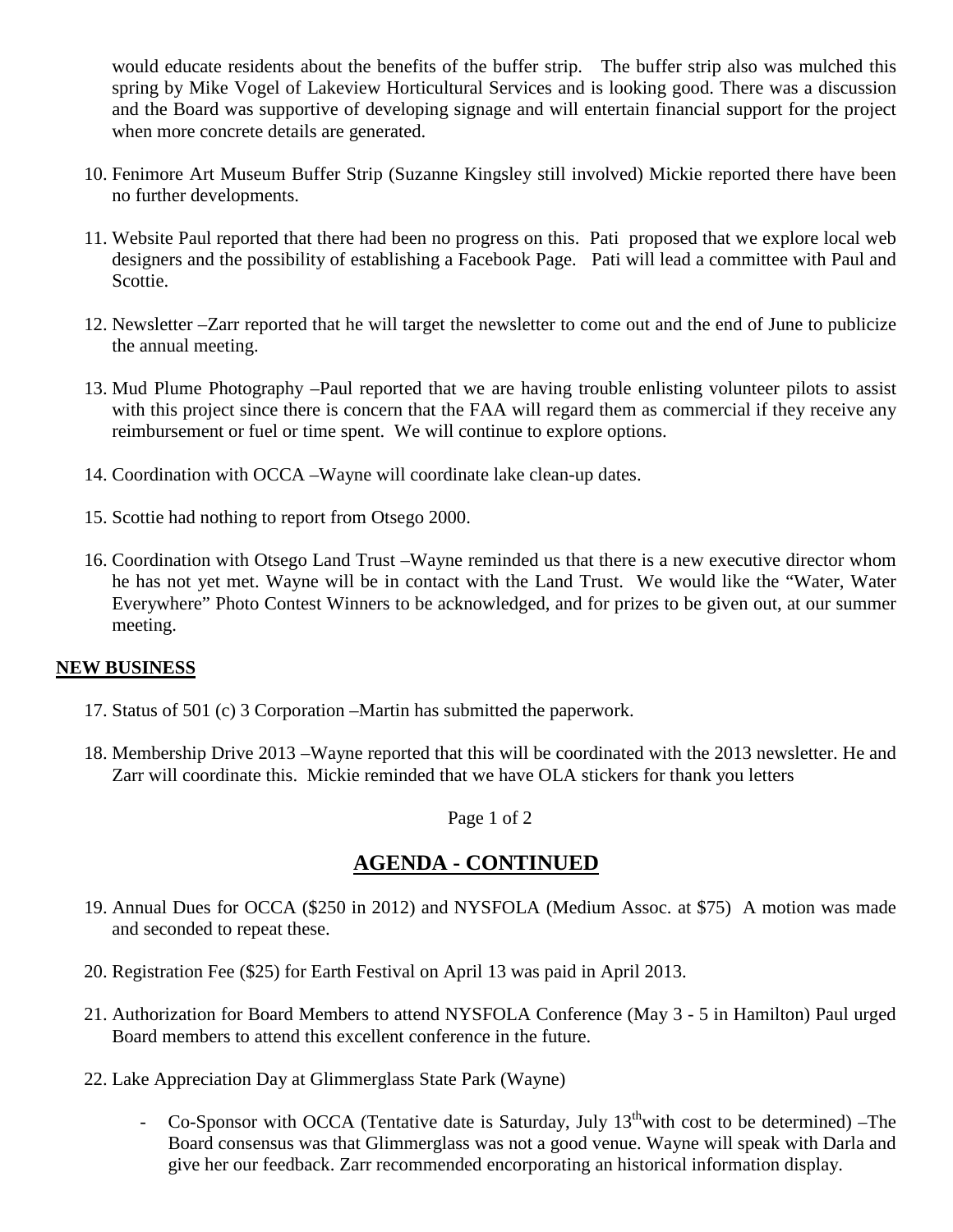- 23. Springfield  $4<sup>th</sup>$  of July Parade -Wayne will work on this.
- 24. Lake Citizen Award for 2013 Paul suggested that Donna and Doug Green who won the photo contest, and also had developed a chain of ponds would be excellent recipients of the Lake Citizen award. The Board concurred.
- 25. Citizens Against Unsafe Gas Drilling Coalition –Wayne reported that he receives much communication from this group.
- 26. Support for BFS Volunteer Dive Team –Paul reports that the Team has been busy being "underwater plumbers" working on water pipes/zebra mussels at the golf club at the north end of the lake. He also added as a matter of general information that the filter sold at Bruce Hall does a better job than the one from Ace.
- 27. Annual General Membership Meeting
	- Revised schedule to combine June and August meetings into one summer meeting
	- Date for Annual Meeting: Saturday, August  $3<sup>rd</sup>$  2013 (Fourth of July Weekend is July  $6<sup>th</sup>$ , Lake Appreciation Day and Hartwick High School Alumni Assoc. is July  $13<sup>th</sup>$ , Middlefield Fire Dept. Fly In Breakfast is July  $20<sup>th</sup>$ , Hall of Fame Induction Weekend is July  $27<sup>th</sup>$ )
	- Main Topic- after much discussion, the Board agreed to sponsor a nostalgic retrospective of Otsego Lake History where residents would be invited to bring pictures and talk about the history of the lake, its camps, residents, etc. This is still in the planning stage, but the Board was very enthusiastic about the possibilities.
	- Location- still to be determined
- 28. Annual Election of Officers (General Membership Meeting)

Positions up for election:

- President (Currently Wayne Bunn) Wayne has indicated that he will not run again.
- Director Town of Middlefield (Currently David Sanford)
- Director Town of Otsego (Currently Scottie Baker)
- Director Town of Springfield (Currently Pati Grady unexpired term of Kingsley)
- Director Village of Cooperstown (Currently Martin Tillapaugh)
- 27. Mickie reported that she had found an old brochure on boat regulations that had been sponsored by OLA. She will send it to Paul for review.
- 28. Paul mentioned that there had been a request for lakeside lawn recommendations when time permits, he agreed to work on this.
- 29. No date was determined for another Board of Directors Meeting
- 30. It was moved and seconded that the meeting be adjourned

Respectfully submitted, Mickie Richtsmeier